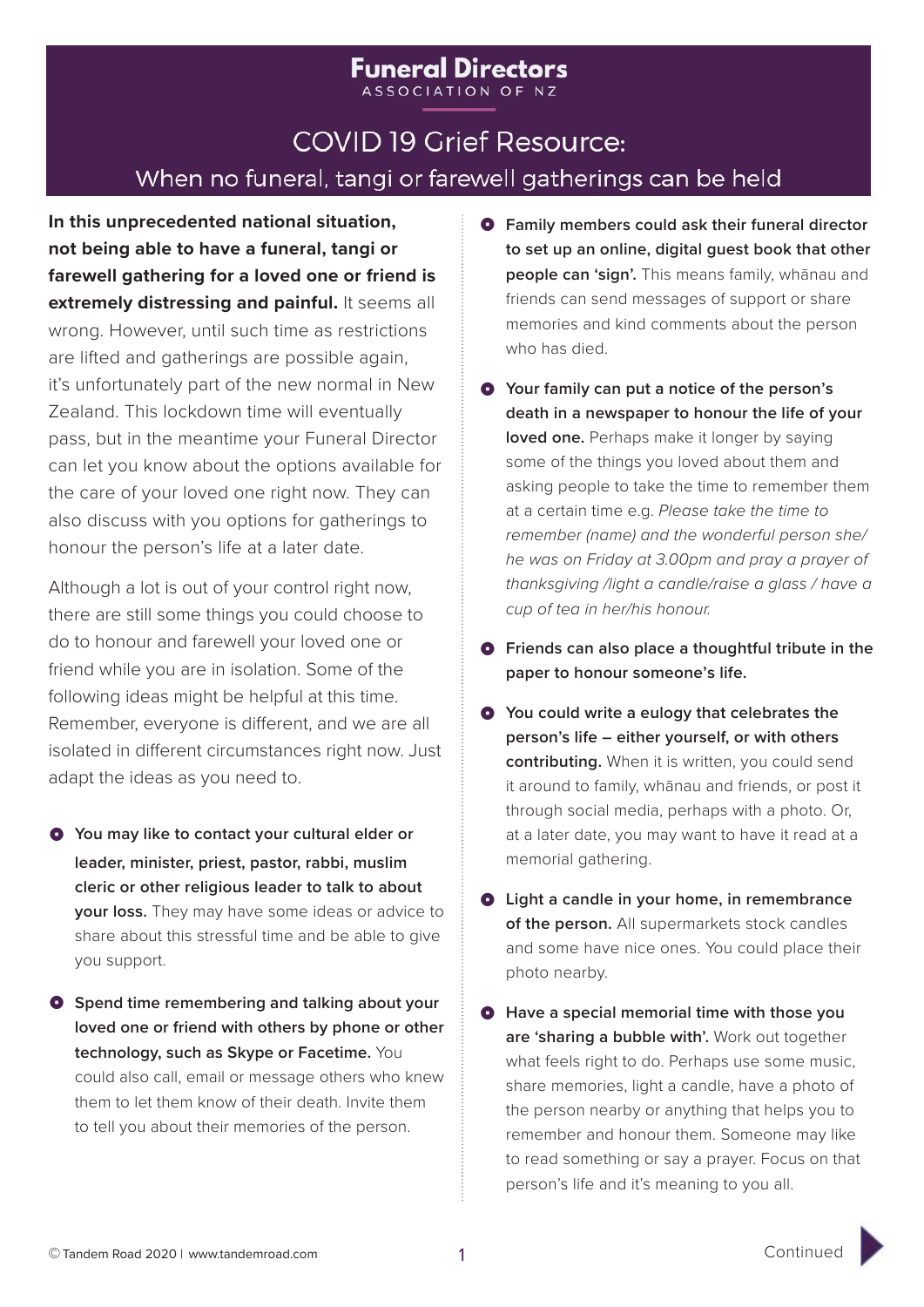- $\bullet$  Consider using technology to 'get together' **to do something similar with a wider group of people online.** Make an agreed time to share a memorial time from wherever you all are in isolation. You could use Zoom, Skype, WhatsApp or Facetime. For those without this option, you could use a conference phone call. If someone only has a phone, they can still call in and have the person answering their call hold a phone up so they can hear the shared conversations happening on a screen. Think about what's possible - you could share stories, a reading, someone could share a eulogy, music could be played, or songs sung, and grief honestly expressed. Prayers could be said. Cultural elements could be included. Someone could be asked to lead it, or everyone can do something. If you wish, you could talk to your funeral director to see if there might be an experienced funeral celebrant who could lead this special online time for you, after consulting about what's wanted.
- $\bullet$  Consider starting a closed (private) Facebook **group for those grieving the same loss.** It can be a place where information about your situation can be communicated. Members can share stories and photos and can offer each other support. Or, perhaps an email group or Messenger group could be helpful if you'd prefer not to use Facebook.
- $\bullet$  Make a photo board or wall featuring the person. Use photos you have in the house or ask others to send more to you digitally. If you hold a gathering later on, you could use it then as well. Or do a digital photo board on a social media platform where you post up the photos you gather together for others to see.
- $\bullet$  Choose a star that you can recognise to **remember the person each time you see it.** Or see this website, which offers an opportunity to name a star after the person www.star-registration.com/nz/how-to-buy-a-star
- $\bullet$  Bring together a few things that remind you **of your loved one or friend.** Think of things that symbolise something about them and place them somewhere special in your home.
- $\bullet$  Make and share a meal your loved one or friend **always enjoyed.** Perhaps share the recipe with others elsewhere and you can then *all* make that meal one evening, in their memory.
- **P** Prepare an area of your garden at home where **you can eventually plant bulbs, plants or a tree** in their memory, once lockdown is over.
- **Play music that reminds you of the person.** or watch a movie or show you know they loved.
- $\bullet$  Hold an item that was meaningful for them or **keep it in your pocket or nearby.** Wear something the person used to wear.
- $\bullet$  Make, create or find something to honour the **person and remind you of them.** Such as, a piece of art or craft, a cultural item, a song, a piece of music or a playlist, a digital slideshow or short movie, a sculpture, a dance, a prayer, a written story or a poem. Later it could be shared at with others.
- $\bullet$  Keep a memorial gratitude journal. Each day note down any positive memories of the person's life or personality that you are grateful for.
- $\bullet$  Begin to plan for a memorial service or other **kind of farewell gathering at a later time, when all this is over, to celebrate their life in the way you think feels right.** It could be held on a significant date, such as their birthday, or in a particular place that was important to them.
- **Q** Consider donating to a charity in their name.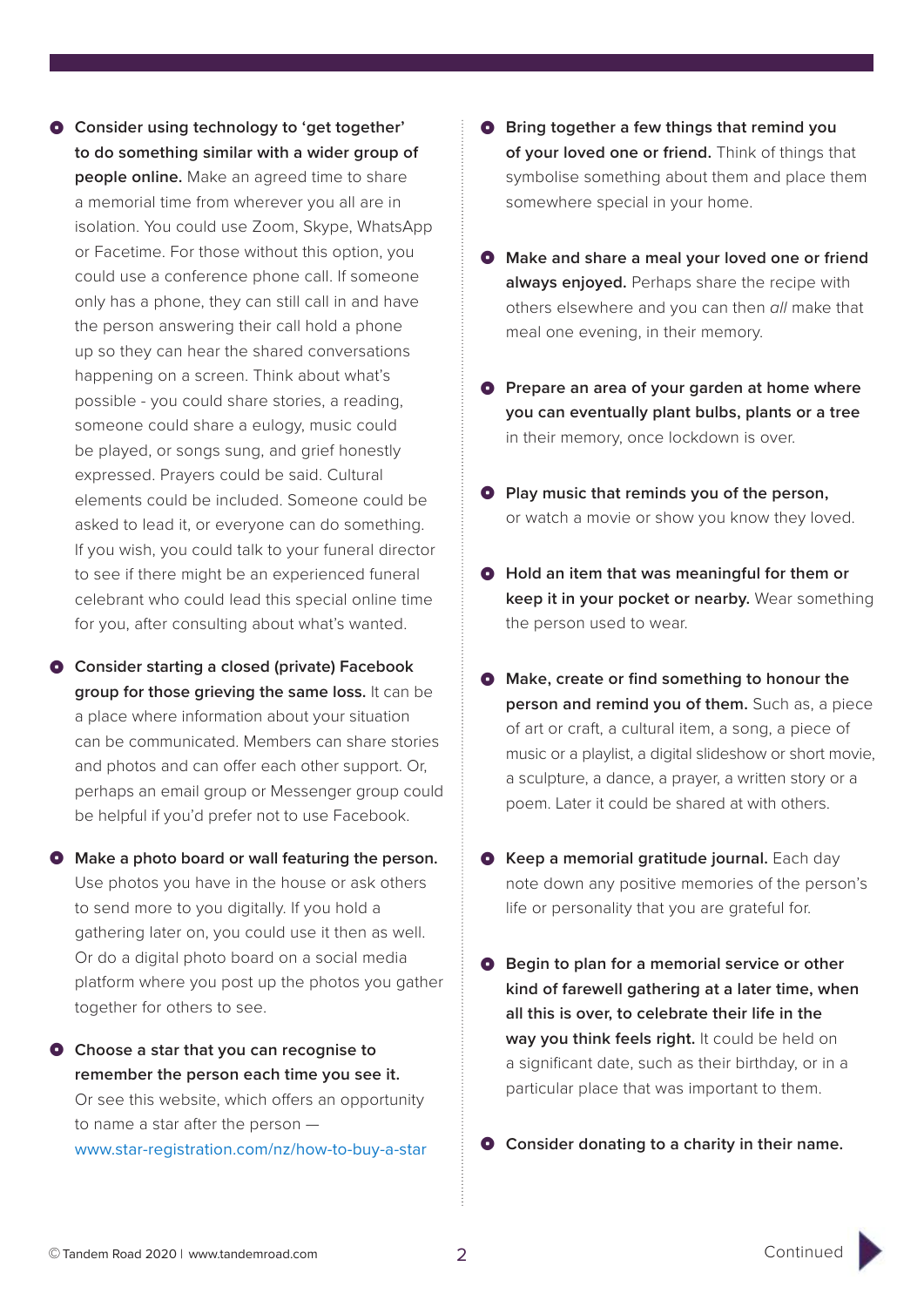## Care for yourself as you grieve

### **Grief can be very full on, even in normal**

**circumstances.** It's a healthy and normal process after loss. It helps us to work through what's happened, gradually adjust to it, slowly get back into balance and be able to slowly move forward. Go with it. Your reactions may be strong and up and own for a while. That's okay. If you need to cry, cry. If you can't, that's okay too. Everyone's different. It may be that the Covid-19 crisis is so dominating that you feel like you can't really process your loss right now. If so, just let grief take the time it will need to take when it does come.

- $\bullet$  Ask your funeral director for a copy of the **booklet** *"The First Days and Weeks of Grief"* to help you process some of your thoughts and feelings during this time.
- $\bullet$  Reach out to family, whānau and friends for **support.** Find ways to message each other and check in regularly. Physical distancing doesn't need to mean becoming socially isolated.
- $\bullet$  If your loved one's or friend's death was particularly **traumatic, such as by suicide or homicide, you can call Victim Support on 0800 842 846 for support.** See also www.afterasuicide.nz for suicide bereavement information. Your Funeral Director can also advise you of any other local organisations that you might contact.
- **O** Take regular walks and spend time outside each **day.** Eat healthy food, drink water each day, and try to get some good rest and sleep. Don't push yourself too hard. Grief can be exhausting. Take plenty of slow, deep belly breaths through each day, for a few minutes at a time. Don't rush it. Sit or lie down comfortably as you breathe. Slow, deep breathing is an age old stress strategy that is very powerful, but simple.
- **O** If you realise you need to see your GP, call **your medical practice and arrange a phone appointment with the doctor.** For example, if you are finding sleep very difficult or if your anxiety is at a very high level.
- $\bullet$  Consider keeping a grief notebook or journal. Each day, or every now and then, write about what you're thinking, feeling and experiencing as you grieve. Or keep a grief art journal. These can help you express your grief, which can often bring some relief.
- $\bullet$  For those of any faith, many churches and faith **centres are live-streaming weekly services, times of regular prayer and meditation sessions.** Regular groups are also meeting online in many cases. Call your local centre, or see their website, if linking in could be helpful.

### **If you are feeling overwhelmed by your grief**

Grief is never easy and the pain of not being able to farewell a person the way you (or they) would want makes things much harder. Grief's intensity will ease up gradually, but when it's overwhelming it can help a lot to talk to someone.

- $\bullet$  If you could do with a friendly voice, call a **trusted friend or family member, or phone the free helpline 1737 any time,** day or night, for some compassionate support. Or use any of the helplines available in your community. There are some for children and youth also. See a listing at www.mentalhealth.org.nz/get-help/in-crisis/helplines/
- **O** Contact The Grief Centre about phone support services, during weekday hours, on **09 4181457** or **0800 331 333**. www.griefcentre.org.nz